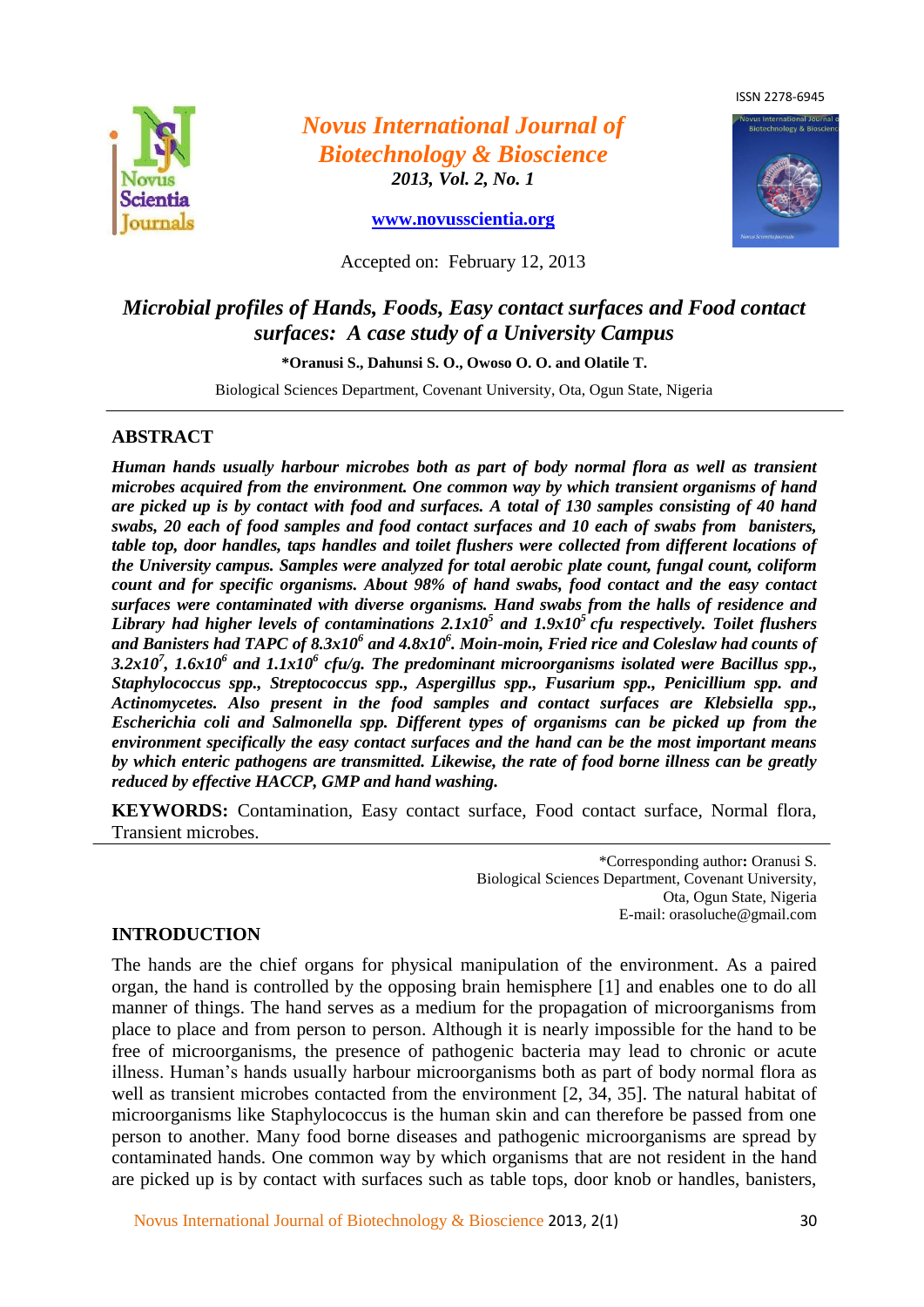toilet handles and taps in restrooms. Microbes carried on the human skin are of two types i.e. resident and transient [3, 4, 34, 35]. In addition to these are the infectious with species such as *Staphylococcus aureus* or beta-hemolytic Streptococci, which are frequently isolated from abscesses, whitlows, paronychia or infected eczema [5]. The dominant resident microbes are *Staphylococcus epiderdimis* which is found on almost every hand [6]. It's been estimated that the population of *Staphylococcus epiderdimis* far outnumbers *Staphylococcus aureus* on healthy hands [7]. Others are members of *Corynebacteria and Micrococci spp.* [8, 9] and certain members of the *Enterobacteriaceae* family [10]. Pathogens that may be present on the hand as transient types includes *Escherichia coli, Salmonella spp., Shigella spp., Clostridium perfringens, Giardia lamblia,* Norwalk virus and Hepatitis A virus [7]. Since human hands usually harbour microorganisms both as residents and transients [2, 11], it is conceivable that transfer of pathogens could occur between people who access the same area or surfaces. The chance that other persons will acquire these organisms is dependent on how long the organism can survive in the environment. For example, *Listeria species* can survive for a while on the hand and in the environment [12]. Appropriate hand washing can minimize microbes acquired on the hand by contact with contaminated surfaces. Hand washing is the simplest and most cost effective way of preventing the transmission of infection and thus reducing the incidence of health care associated infections.

Disinfection of surfaces is also necessary to prevent infections from transient microbes especially surfaces that the hand comes in contact with mostly and frequently. Studies have shown that although these surfaces cannot be totally free from microorganisms, they can be minimized and with precautions, several cases of infection can be prevented. Bacterial pathogens that could be isolated from the hand include *Escherichia coli, Pseudomonas aeruginosa, Staphylococcus aureus, Proteus mirabilis, Citrobacter freundii, Enterobacter spp., Streptococcus spp., Klebsiella spp., Micrococcus spp.* and *Salmonella typhi* [13, 14].

Food is one of the most essential needs of man, a source of nourishment for growth and other metabolic activities such as development, immunity building and repairs of damaged tissues in the body. Food handlers (hand) are the major source of food contamination. Hand washing prevents the direct transfer of infectious pathogens on the hand from reaching point of entry and the indirect transfer through food preparation and fomite transmission pathways [15]. Cross-contaminations in the home and in food service establishments are a major contributing factor for sporadic and epidemic food-borne illness [16]. A number of studies have characterized the prevalence of indicator microorganisms and pathogens in household kitchens, commercial food preparation and processing environments [17]. Food workers can spread food-borne illness in the food service environment through hand contact with pathogen from their gastrointestinal tracts or objects or food contaminated with pathogens and subsequent passage of pathogens to food [18]. Therefore, proper hand washing can significantly reduce the transmission of pathogens from hands to food and other objects [19, 20, 21].

# **MATERIALS AND METHODS**

#### **Source of samples:**

The study was carried out in South Western Nigeria in a University campus equipped with standard facilities. A total of 130 samples consisting of 40 hand swabs, 20 samples each foods and food contact surfaces (Samples of foods were collected at random and at intervals of two weeks and at peak service times) and 10 swabs each of banisters, table top, door handles, taps handles and flushers were collected from different locations within the University. The evaluation was carried out between February and June, 2012. The campus was divided into five sections: College of Engineering complex  $(UC_1)$ , College of Human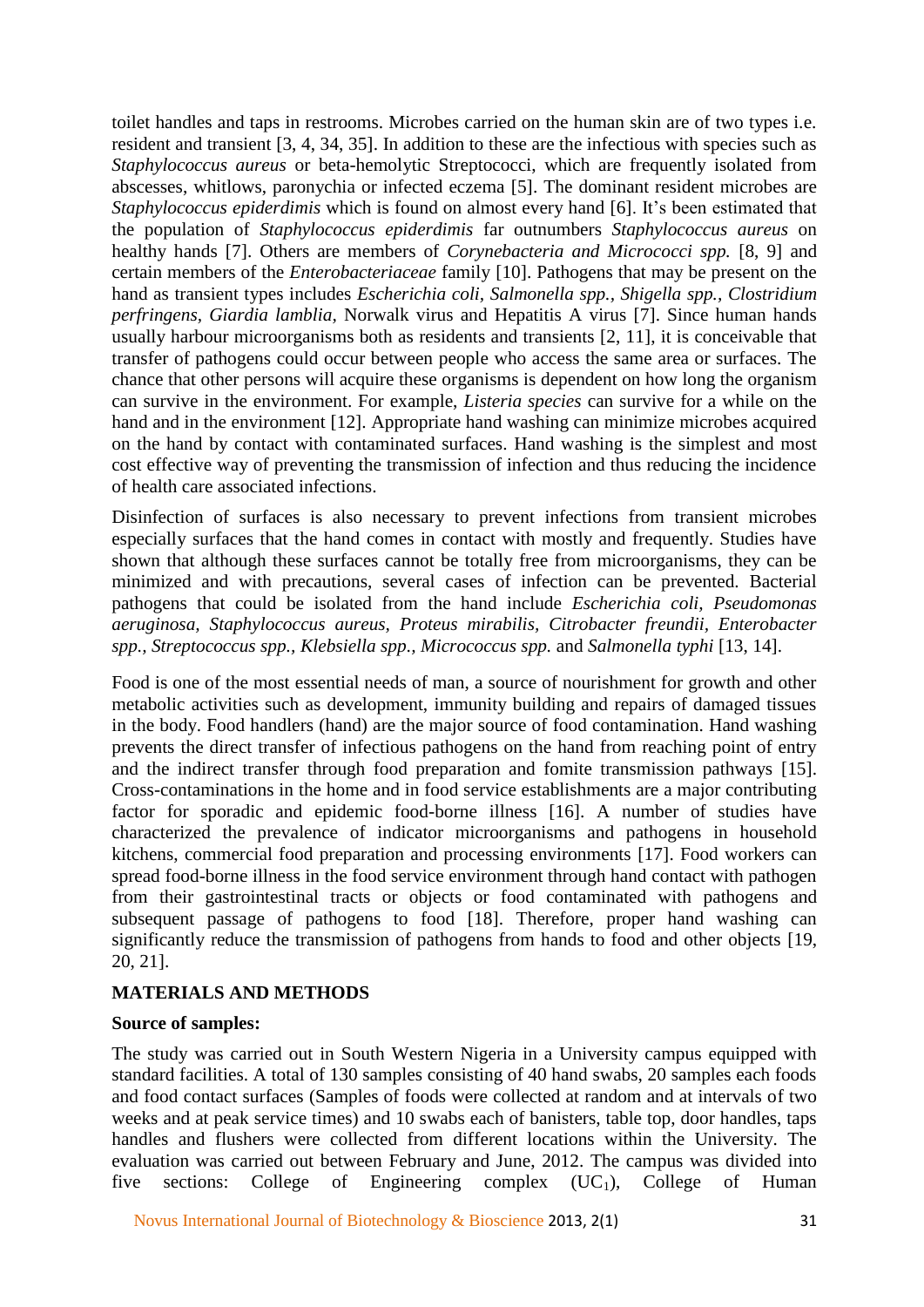Development/Management complex  $(UC_2)$ , College of Science complex  $(UC_3)$ , the Halls of residence (UC<sub>4</sub>) and the Library (UC<sub>5</sub>).

### **Sample collection:**

With the aid of sterile moistened swabs, hand swabs (hands and fingers nails) were obtained from students in the five sections (UC<sub>1</sub>, UC<sub>2</sub>, UC<sub>3</sub>, UC<sub>4</sub> and UC<sub>5</sub>) and also swabs per square surface of the table top, banisters, door handle, taps handles, toilet flushers, laboratory doors and tables were collected. The swab were collected in triplicate for each sample and labeled appropriately. Food contact surface materials collected includes hand swabs from staff at the food service points, the caterers in the different sections in the kitchen, swabs per square surface of the cutting boards, kitchen utensils, food trays etc. Food samples were also collected for microbial analysis.

#### **Microbial assessment of samples:**

The swabs were rinsed out in 5ml of sterile nutrient broth while 10g food samples were serially diluted to  $10^{-2}$  through  $10^{-4}$ . Aliquot 0.1ml sample homogenates was spread inoculated onto Potato dextrose agar (PDA) for fungal count, Nutrient agar for total aerobic plate count, Lactose broth for coliform test, Eosin Methylene Blue (EMB) agar for coliform count, Mannitol Salt agar (MSA) for Staphylococci and following pre-enrichment, onto Salmonella-Shigella agar for Salmonellae. Plates were incubated for 24 to 48 h at 37°C except however, PDA that was incubated at  $28\pm 2^{\circ}$ C for 3 to 5 days. After incubation, numbers of colony forming units (Cfu) were counted and characteristic distinct colonies were isolated and purified by repeated sub-culturing on Nutrient agar. Identification of bacterial isolates was by morphological and biochemical characteristics [22]. Fungal isolates were identified by both microscopic and macroscopic characteristics of the hyphae mass, morphology of cells and spores, nature of the fruiting bodies, media presentations and with reference to standard atlas [23].

# **RESULTS**

Samples were analyzed for total aerobic plate count, fungi and coliforms in order to determine the number and types of microorganisms associated with hands, foods, food contact surfaces and easy contact surfaces and to establish possible relationships. About 98% of hands and surfaces swabbed were contaminated with diverse organisms. Table 1 presents the different organisms associated with the different easy contact surfaces and from hands of subjects in different locations on the campus. It shows that predominant organisms isolated include *Bacillus spp., Staphylococcus spp., Streptococcus spp. a*nd *Enterococcus spp., Aspergillus* and *Penicillium spp.* Toilet flushers and banisters had higher microbial count compared to other surfaces as shown in Table 2. The mean microbial count of food samples is presented in Table 3; it reveals that fried rice, moin-moin and coleslaw were more contaminated with counts  $10<sup>6</sup>$ and above. The microbial isolates from foods and food contact surfaces are shown in Table 4; it reveals that organisms of same genera are present in most foods and food contact surfaces.

# **DISCUSSION**

The presence of species of *Staphylococcus* and *Streptococcus* in all hand swabs and easy contact surfaces could be attributed to the fact that they are resident flora of the human skin and thus easily contaminate surfaces on contact [6, 24, 25]. Staphylococci and Streptococci are known to be potential/ opportunistic human pathogens [26, 27]. Enterotoxin producing strains of Staphylococci have been implicated in food poisoning [28, 29] and Streptococcus feacalis are indicator organism for feacal contamination [30]. The presence of Staphylococci and Streptococci species on hands and easy contact surfaces could serve an easy route for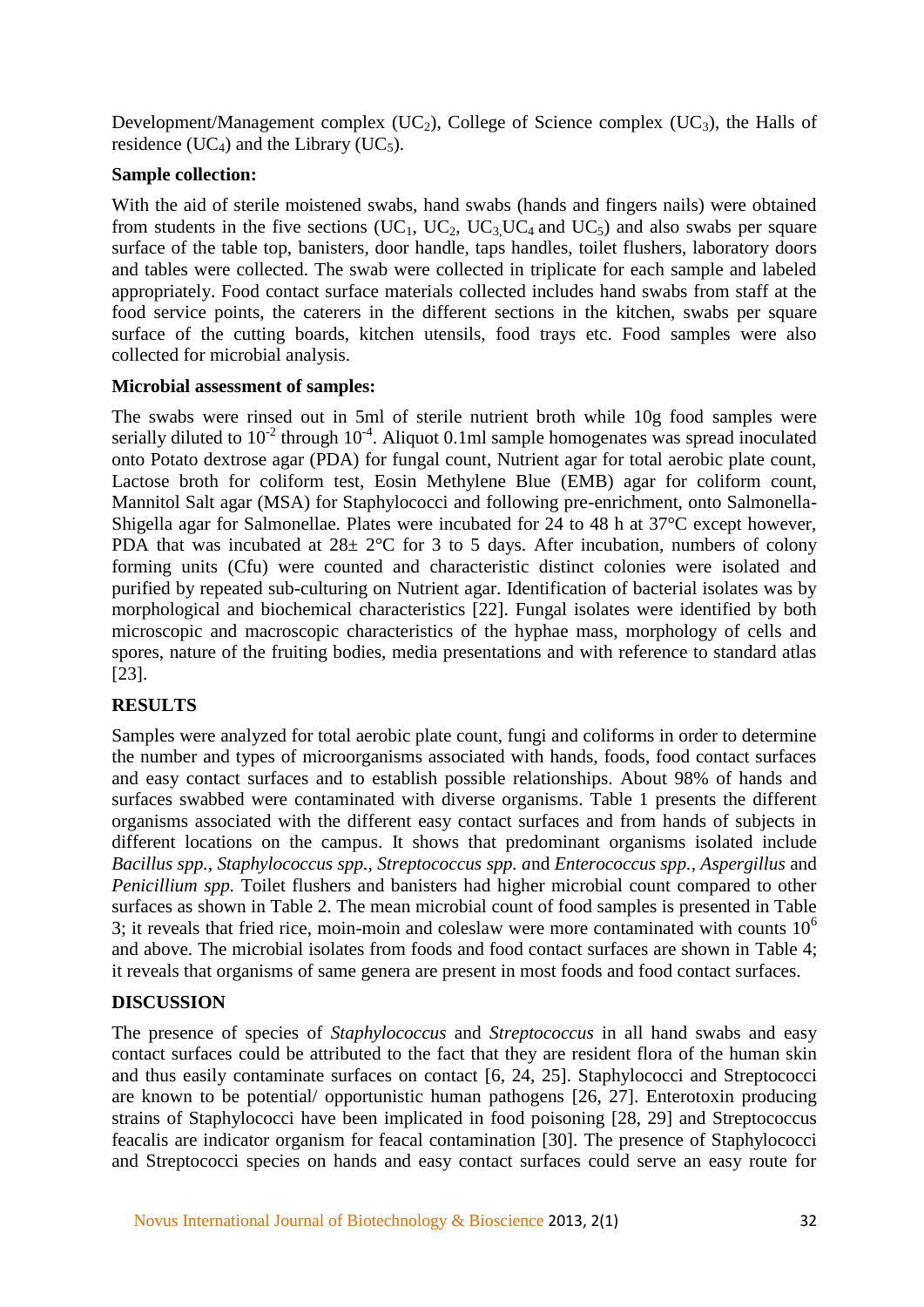human infections. Effective hand washing and sanitization of surfaces will help prevent possible deleterious effects from these organisms [34, 35].

| Sample source    | Organisms isolated                                                                         |  |  |
|------------------|--------------------------------------------------------------------------------------------|--|--|
| $UC_1$           | Staphylococcus spp, Streptococcus spp, Bacillus spp, Actinomycetes, Listeria, Neiseria     |  |  |
|                  | spp.                                                                                       |  |  |
| UC <sub>2</sub>  | Staphylococcus spp, Streptococcus spp, Bacillus spp, Fusarium, Neiseria spp, Klebsiella    |  |  |
|                  | spp, Enterococcus spp, Aspergillus spp.                                                    |  |  |
| $UC_3$           | Bacillus cereus, Staphylococcus spp, Micrococcus spp, Aspergillus spp, Enterococcus        |  |  |
|                  | spp, Streptococcus spp.                                                                    |  |  |
| $UC_4$           | Bacillus subtilis, Listeria, Klebsiella spp, Staphylococcus spp, Neiseria spp, Micrococcus |  |  |
|                  | spp, Fusarium, Enterococcus spp, Streptococcus spp. Actinomycetes.                         |  |  |
| UC <sub>5</sub>  | Bacillus cereus, Staphylococcus spp, Klebsiella spp, Micrococcus spp, Neiseria spp,        |  |  |
|                  | Enterococcus spp, Streptococcus spp, Fusarium spp, Actinomycetes.                          |  |  |
| Doors handle     | Bacillus spp, Fusarium spp, Listeria, Actinomycetes, Klebsiella spp, mucur spp,            |  |  |
|                  | Staphylococcus spp, Aspergillus spp.                                                       |  |  |
| <b>Banisters</b> | Bacillus spp, Staphylococcus spp, Streptococcus spp, Aspergillus fumigatus, Neiseria       |  |  |
|                  | spp, Fusarium, Penicillum, Listeria, Aspergillus spp.                                      |  |  |
| Table top        | Bacillus spp, Streptococcus spp, Aspergillus spp, Penicillum spp, Fusarium spp.            |  |  |
| Tap handles      | Bacillus spp, Aspergillus spp, Staphylococcus spp. Mucur spp, Actinomycetes.               |  |  |
| Toilet flushers  | Bacillus spp, Staphylococcus spp, Enterococcus spp, E. coli Streptococcus spp,             |  |  |
|                  | Penicillum spp, Micrococcus spp, Klebsiella spp                                            |  |  |

**Table 1: Microorganisms isolated from hand swabs and easy contact surfaces from different locations on campus**

#### **Table 2: Mean microbial count of hand swabs and easy contact surfaces**

| Swab            | <b>TAPC</b>           | <b>Coliform count</b> | <b>Fungal count</b>  |
|-----------------|-----------------------|-----------------------|----------------------|
| Door handle     | $5.7x 10^4$           | $1.0x\;10^2$          | $3.0x\ 10^2$         |
| Banister        | $4.8x\,10^{6}$        | $1.0x\;10^3$          | $3.0x\ 10^2$         |
| Table top       | $7.5x 10^5$           | <10                   | $3.3x 10^3$          |
| Tap handle      | $4.4x\,10^5$          | <10                   | 6.0x 10 <sup>1</sup> |
| Toilet flusher  | $8.\overline{3x}10^6$ | $3.3x10^3$            | $1.0x\ 10^2$         |
| $UC_1$          | $1.6x\ 10^3$          | 1.0x 10 <sup>1</sup>  | 1.0x 10 <sup>1</sup> |
| UC <sub>2</sub> | $9.8x10^{3}$          | $3.0x\sqrt{10^2}$     | 2.1x 10 <sup>1</sup> |
| $UC_3$          | $1.8x 10^4$           | $2.0x\;10^2$          | < 10                 |
| $UC_4$          | $2.1x10^5$            | $3.2x 10^2$           | $2.0x 10^2$          |
| $UC_5$          | $1.9x10^5$            | $3.0x\ 10^2$          | $2.0x\;10^2$         |

| Food sample  | <b>TAPC</b>  | Coliform count       | <b>Fungal count</b>  |
|--------------|--------------|----------------------|----------------------|
| Fried rice   | $1.6x\ 10^6$ | 5.6x10 <sup>1</sup>  | $7.5x 10^3$          |
| Spaghetti    | $1.3x 10^4$  | 5.0x 10 <sup>1</sup> | $1.2x\ 10^2$         |
| <b>Beans</b> | $1.2x\ 10^3$ | $2.3x 10^2$          | $1.7x\ 10^2$         |
| Moin-moin    | $3.2x\ 10^7$ | $7.2x\ 10^3$         | $5.1x\ 10^3$         |
| Cole slaw    | $1.1x\ 10^6$ | $1.5x 10^2$          | $1.4x 10^4$          |
| Chinese rice | $1.4x\,10^5$ | 9.3x 10 <sup>1</sup> | 1.3x 10 <sup>1</sup> |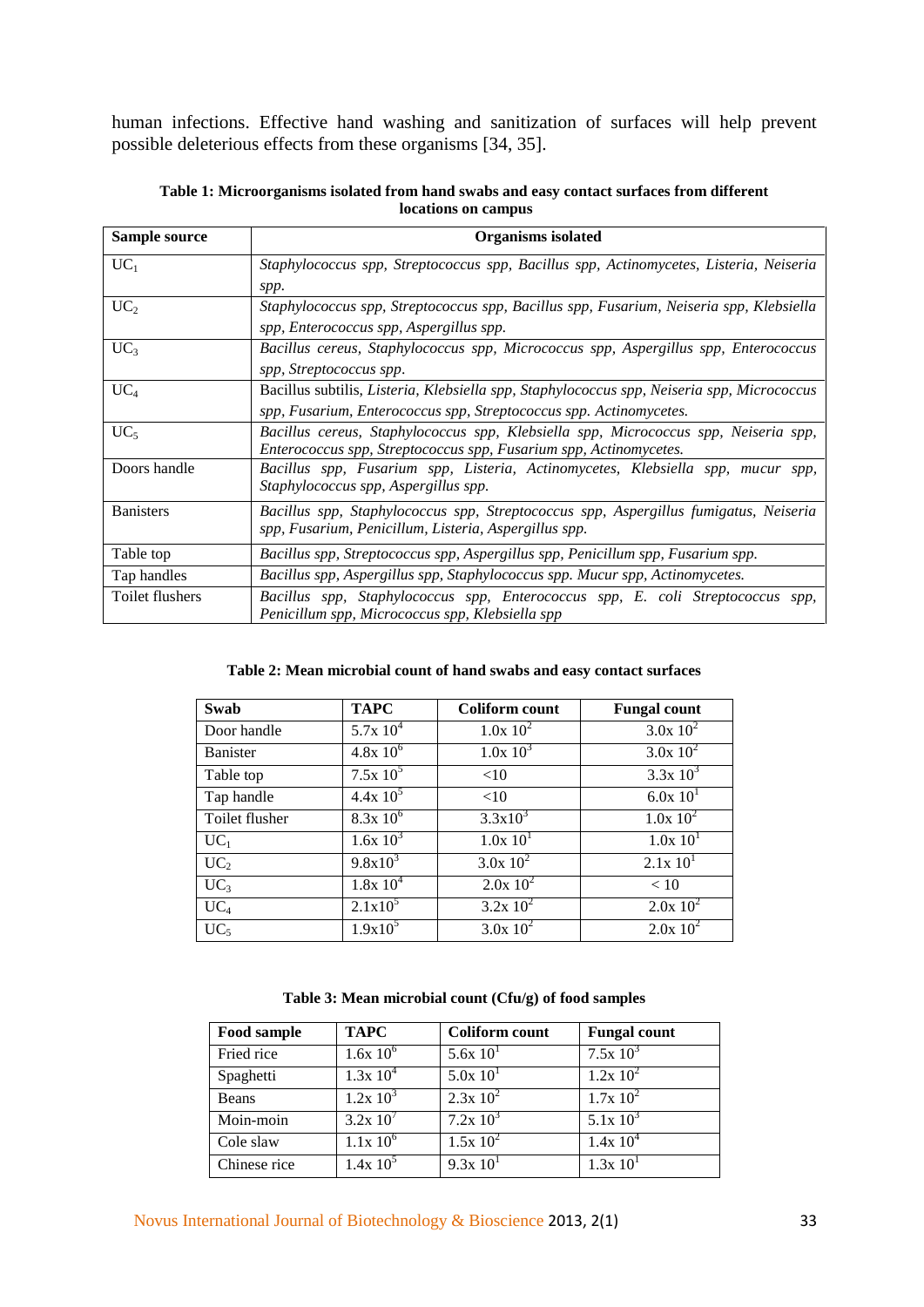| <b>Sample types</b>        | <b>Organisms</b> isolated                                                                                                        |  |  |
|----------------------------|----------------------------------------------------------------------------------------------------------------------------------|--|--|
| Fried rice                 | Bacillus spp, Staphylococcus spp, Mucor spp, Lactobacillus sp., Staphylococcus aureus.                                           |  |  |
| Spaghetti                  | Bacillus subtilis, Staphylococcus aureus, Bacillus spp, Rhizopus spp                                                             |  |  |
| <b>Beans</b>               | Klebsiella spp, Escherichia coli, Staphylococcus aureus, Bacillus spp, Penicillium spp.                                          |  |  |
| Moin-moin                  | Bacillus spp, Klebsiella spp, Aspergillus spp, Staphylococcus aureus, Streptococcus spp.                                         |  |  |
| Cole slaw                  | Enterobacter spp, Rhizopus spp, Bacillus spp, Klebsiella spp, Staphylococcus aureus,<br>Lactobacillus spp.                       |  |  |
| Hand swab                  | Staphylococcus spp, Klebsiella spp, Salmonella spp, Neiseria spp, Staphylococcus<br>aureus, Escherichia coli, Aspergillus niger. |  |  |
| Finger nail swab           | Enterococci, Klebsiella spp., Escherichia coli, Staphylococcus aureus, Salmonella spp.,<br>Candida spp, Aspergillus niger.       |  |  |
| Cutting board for<br>fish  | Fusarium spp, Klebsiella spp, Escherichia coli, Staphylococcus aureus, Salmonella spp,<br>Bacillus spp, Aspergillus spp.         |  |  |
| Hot dog tray               | Bacillus spp, Saccharomyces spp, Penicillium spp, Staphylococcus spp, Staphylococcus<br>aureus.                                  |  |  |
| Stick meat tray            | Pseudomonas aeruginosa, Staphylococcus spp, Bacillus spp, Rhizopus spp, Aspergillus<br>spp.                                      |  |  |
| Chopping board             | Bacillus spp, Aspergillus spp, Pseudomonas aeruginosa, Klebsiella spp, Salmonella spp,<br>Escherichia coli, Proteus spp.         |  |  |
| Rolling pin                | Bacillus spp, Saccharomyces spp, Rhizopus spp, Staphylococcus spp, Neiseria spp                                                  |  |  |
| Serving<br>spoon<br>handle | Staphylococcus aureus, Lactobacillus spp, Fusarium spp, Bacillus spp, Aspergillus<br>niger.                                      |  |  |
| Food table                 | Saccharomyces spp, Aspergillus niger, Bacillus spp, Staphylococcus spp, Cladosporium<br>spp.                                     |  |  |

**Table 4: Microorganisms isolated from foods and food contact surfaces**

*Bacillus species* are known to bear resistant spores and are common environmental contaminants; it has been shown to be a transient micro flora of the hand and surfaces due to the spore forming ability*. Bacillus cereus* has been implicated in food poisoning [31] and several other *Bacillus species* have been implicated in human pathogenesis and as food spoilage organisms [30]. The spore forming ability of moulds and the wide distribution of actinomycetes are responsible for their spread on surfaces and on hand swabs. Species of Aspergillus, Penicillium, and Fusarium produces deleterious mycotoxins under favourable growth conditions and have also been implicated in superficial, cuteneous, sub-cuteneous and systemic mycoses [32]. Neiseria spp are common flora of the nasal cavity and the mouth, contamination of hands and contact surfaces could be from discharges/aerosols from nose and mouth. *Listeria, Klebsiella, Enterococci* spp can last long on surfaces for days or even months and can last on the hand for a while [12, 27], therefore, as long as it is present on the hands, it will be spread continually by the individuals to other places. This is likely the case with the hand swabs and the easy contact surfaces. *Listeria* and *Staphylococcus* have been linked with food poisoning. The presence of *Enterococcus* could be indicative of poor domestic and personal hygiene as the hands will most likely be contaminated after visits to the rest room and this may also predispose to disease. Such hands can easily be contaminated if the finger nails are long [33, 34, 35]. The high degree of prevalence of microorganisms on the hands of students could mean that there is a high risk of food poisoning/infection by self-contamination among the students. Students are likely to take meals and water/drinks without washing their hands due to rush to meet up with daily schedules, carelessness, ignorant of the fact that the hand could pick up microorganisms from the environment, general student attitude/peer pressure etc increases their risk of coming down with infections [15].

The high microbial counts recorded for hand swabs and easy contact surfaces could be a reflection of the level of exposure and thus cross contamination. The hand is the main organ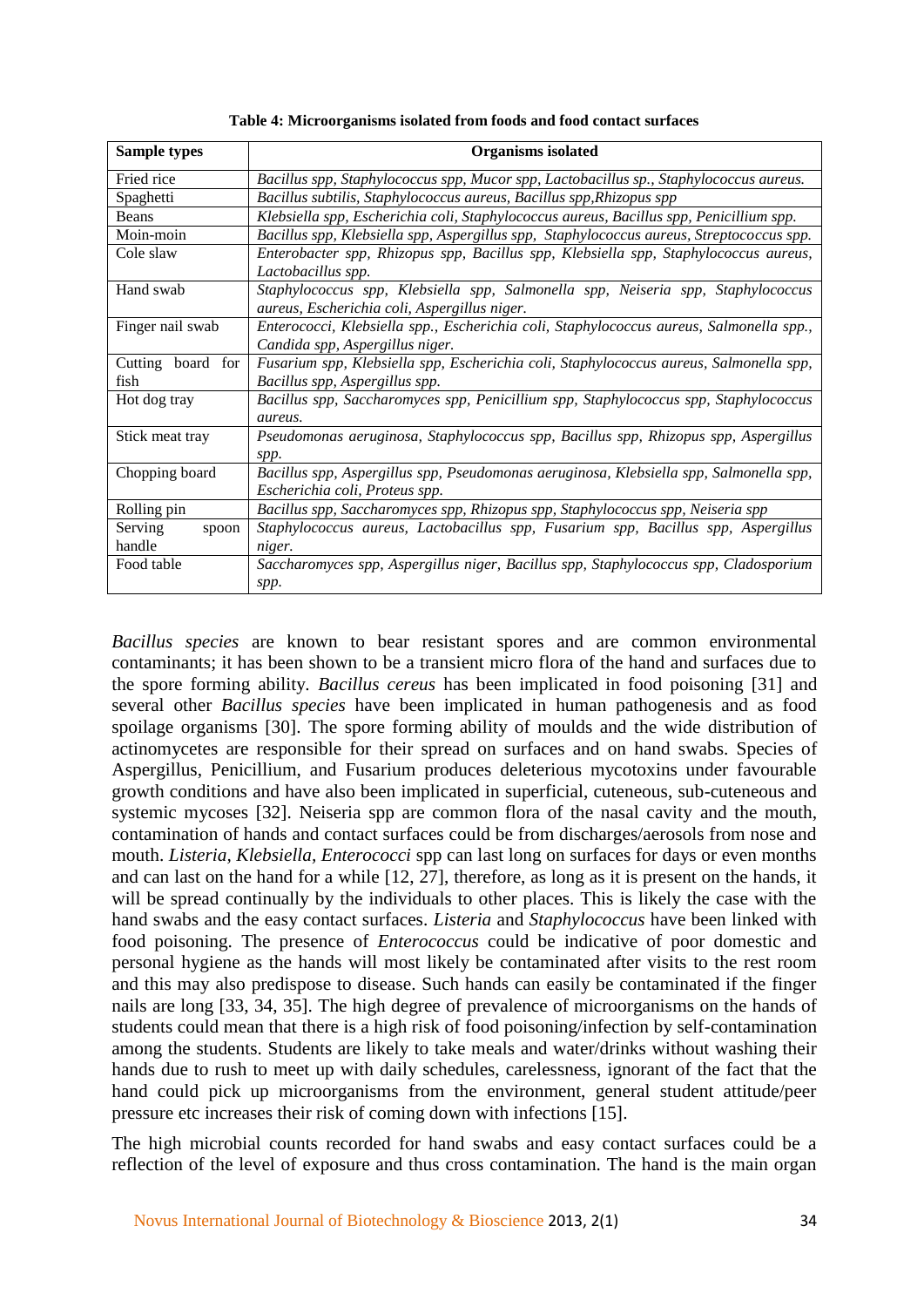used for manipulating the environment and pick microorganism in these diverse environments. Microorganisms are picked by the hands and spread from person to person during exchange of pleasantries or contacted from surfaces and this could be the reason why *S. aureus, Bacillus* and *Streptococcus spp.* were isolated from the hands of the individuals in all the locations because these organisms would have been picked up from a place and then spread to another where they were picked up by individuals.

It could be inferred that the presence of fungi and other contaminants on surfaces is an indication that proper cleaning procedures and decontamination of surfaces were absent. Therefore, people could easily pick these organisms from such surfaces and this could also lead to great consequences. The contamination on tap handle could be due to dirty hands used to open the taps prior to washing of the hands from where such organisms can be picked up and transferred. Decontamination of such surface should therefore not be taken for granted [34, 35]. The door handle and table top were observed to have high levels of contamination and this could be due to the fact that these surfaces are always in contact with the hand and since the hands could be contaminated, they could be deposited on this surfaces. The environment is a learning facility and as such, students, staff and faculty will always come in contact with table tops and thereby deposit these organisms.

The Halls of residence  $(UC_4)$  and the Library  $(UC_5)$  indicated highest levels of contamination and this could be because these areas are most accessed by students including faculty and staff at large and as such, organisms are picked up from various places and transferred to these areas. In such areas, hand washing facilities should be installed and used prior to entry and exit to minimize spread.

The microbial loads of the foods analyzed are within acceptable standard specifications [36], 1998) except however for moin-moin, coleslaw, and fried rice which are above acceptable limit. These could be associated to the several handling processes thus possible contamination in the preparation of these products, coleslaw is a raw product and needed extra care and effective washing in the preparation. The presence of similar genera of microorganisms in the food contact surfaces and foods point to the possibility of cross contamination from the personnel to food contact surfaces and to foods and *vis-à-vis.* Further work is ongoing to draw a relationship in the contaminants of hand swabs, easy contact surfaces, food contact surfaces and food.

#### **CONCLUSION**

Different kinds of organisms can be picked up from the environment specifically the easy contact surface and the hand can be the most important means by which enteric pathogens are transmitted. Proper hygiene and public enlightenment on the role of easy contact surface and the hands in disease dissemination is advocated. Regular hand washing is necessary even when hands are not visibly soiled, before eating and after using the rest room and of course when contamination of hands with bacteria spores is suspected. In these situations, the simple hand wash reveals the best result compared with other possible hand treatments. Hygienic hand disinfection when moving from a contaminated body site to a clean one and after contact with possibly contaminated environmental surfaces is very important. Hand hygiene is equally advocated after using the restroom in cases of diarrhea and after blowing the nose in case of an upper respiratory tract infection. Application of Hazard Analysis Critical Control Point (HACCP) and Good Manufacturing Practices (GMP) in food processing is highly recommended.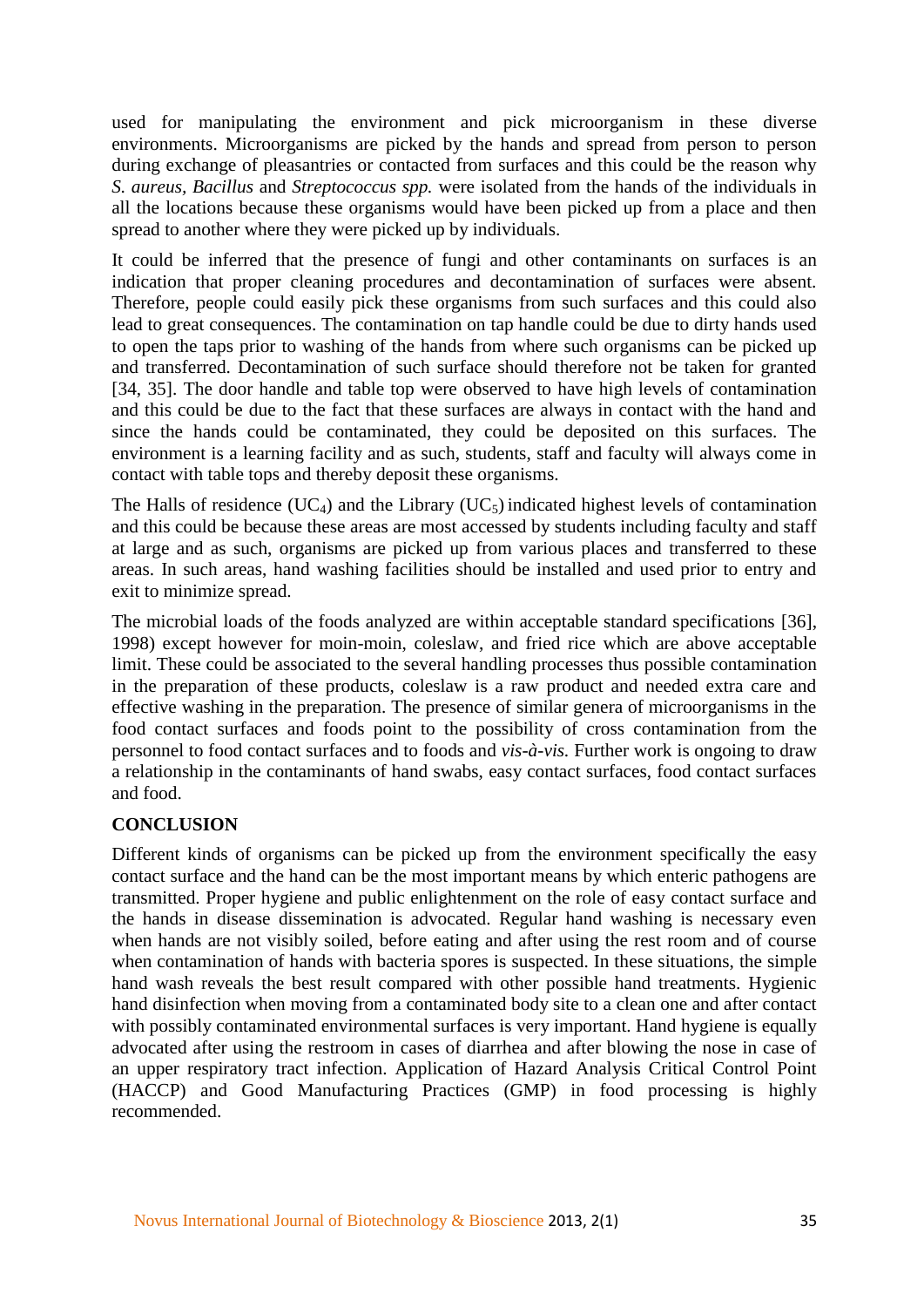#### **REFERENCE**

- 1. Maria B and Eliane N, (2004) *Human anatomy and physiology 4th edi.,Benjamin Cuming Pub Co.*Pp 237.
- 2. Lindberg E, Adlerberth B, Hesselmar R, Saalman I, Strannegared N and Aberg A, High rate of transfer of *Staphylococcus aureus* from parental skin to infant gut flora, *Journal of Clinical Microbiology, 2004,* 42, 530-534.
- 3. Price PB, The bacteriology of normal skin: A new quantitative test applied to a study of the bacterial flora and the disinfection action of mechanical cleansing, *Journal of Infectious Diseases,* 1938, 63, 301-306.
- 4. Lowbury EJ, Lilly HA and Bull JP, Disinfection of hands: Removal of transient organisms, *British Medical Journal*, 1964, 2, 230-233.
- 5. Rotter M, "Hand washing and hand disinfection". Hospital Epidemiology and Infection Control, 2<sup>nd</sup> edi., Lippincott Williams and Wilkins, Philadelphia, 1999,1339-1355.
- 6. Larson, EL, McGinley, KJ, Foglia, A, Leyden, J, Boland, N, Larson, J, Altobelli, L and Salazar-Lindo, E (1992).Handwashing practices, resistance and density of bacteria hand flora on two paediatric units in Lima, Peru. *American Journal of Infection Control*.**20**: 65-72.
- 7. Morton B, Hand hygiene chemistries evolve to meet food safety needs, *Food Safety Magazine,* 2006, [http://www.foodsafetymagazine.com/article.asp.](http://www.foodsafetymagazine.com/article.asp)
- 8. Leyden JJ, McGinley KJ, Kaminer MS, Bakel MJ, Nishijima S, Grove MJ and Grove JL, Computerized image analysis of full hand touch plates: A method for quantification of surface bacteria on hands and the effects of antimicrobial agents, *Journal of Hospital Infection, 1991,*18, 13-22.
- 9. Nobel WC, The skin microflora and microbial skin disease, Cambridge University Press, Cambridge, United Kingdom, 1993.
- 10. Garner JS and Favero MS, CDC guidelines for the prevention and control of nosocomial infections, Guideline for hand washing and hospital environment control, *American Journal of Infection Control*., 1986, 14 (3):110-115.
- 11. Williams RE, Health carriage of *Staphylococcus aureus,* its prevalence and importance, *Bacteriology Review, 1963,* 27, 56-71.
- 12. Snelling AM, Kerr KG and Heritage J, The survival of *Listeria monocytogens* on fingerlings and factors affecting elimination of the organism by hand washing and disinfection, *Journal of Food Protection, 1991,* 54(5): 343-348.
- 13. Doring G, Jansen S, Noll H, Grupp H, Frank F, Botzenhart K, Magdorf K and Wahn U, Distribution and transmission of *Pseudomonas aeruginosa* and *Burkholderia cepacia* in a hospital ward, *Paediatrics Pulmonologist 1996,* 21, 90-100.
- 14. Aiello AE, Marshall B, Levy SB, Della-Latta P and Larson E, 2004 Relationship between Triclosan and susceptibilities of bacteria isolated from hands in the community, *Antimicrobial Agents of Chemotherapy, 2004,* 48(8):2973-2979.
- 15. Thumma J, Aiello AE, Foxman B, The association between hand washing practices and illness symptoms among college students living in a university dormitory, [Am.](http://www.ncbi.nlm.nih.gov/pubmed/18834732) J. Infect. [Control](http://www.ncbi.nlm.nih.gov/pubmed/18834732), 2009, 37(1):70-72.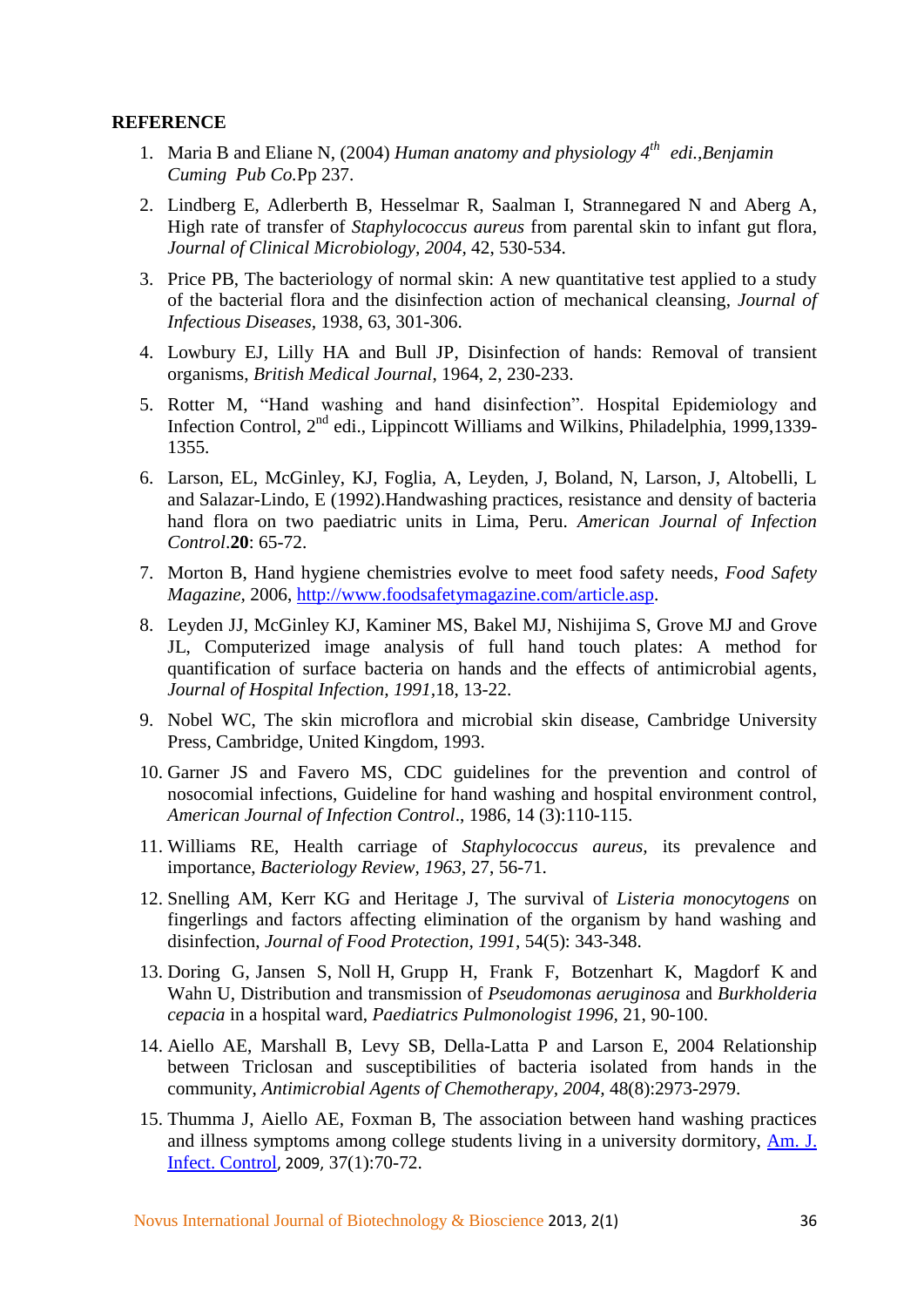- *16.* Chen Y, Jackson KM, Chea FP and Schaffner DW, Quantification and variability analysis of bacteria cross-contamination rates in common food service tasks, *Journal of Food Protection, 2000,* 64, 72-80**.**
- 17. Humphrey TJ, Martin KW and Whitehead A, Contamination of hands and work surfaces with *Salmonella enteritidis PT4* during the preparation of egg dishes, *Epidemiology and Infections, 1994,* 113, 403-409**.**
- 18. Paulson D, Hand washing, gloving and disease transmission by the food preparer, *Dairy Food Environment Sanitation, 2000,* 20, 838-845**.**
- 19. Guzewich J and Ross M, Evaluation of risk related to microbiological contamination of ready-to-eat food by food preparation workers and the effectiveness of interventions to minimize those risks, [www.cfsan.fda.gov](http://www.cfsan.fda.gov/) Accessed March 15, 2009.
- 20. Montville R, Chen Y and Schaffner D, Risk assessment of hand washing efficacy using literature and experimental data, *International Journal of Food Microbiology, 2002,* 73, 305-313**.**
- 21. Michaels B, Keller C, Blevins M, Paoli G, Ruthman T, Todd E and Griffith C, Prevention of food worker transmission of foodborne pathogens: risk assessment and evaluation of effective hygiene intervention strategies, *Food Service Technology,2004,*  4, 31-49**.**
- 22. Jolt JG, Krleg NR, Sneath PHA, Stanley JT and Williams ST, Bergey's manual of Systematic Bacteriology, 9th Edition, William and Wilkins CO. Baltimore, Maryland, 1994, 786.
- 23. Tsuneo W, Pictorial atlas of soil for seed fungi: Morphologies of cultural fungi for key to species, Third edition, CRC Press, 2010.
- 24. Oranusi S and Olorunfemi OJ, Microbiological safety evaluation of street vended ready-to-eat fruits sold in Ota, Ogun state, Nigeria, *International Journal of Research in Biological Sciences*, 2011, 1 (3): 22-26
- 25. Oranusi S and Braide W, A study of microbial safety of ready-to-eat foods vended on highways: Onitsha-Owerri, South east Nigeria, *International Research Journal of Microbiology, 2012,* 3(2): 066-071
- 26. Nobel WC and Pitcher DG, Microbial ecology of the human skin, *Advanced Microbial Ecology, 1978,* 2, 245-289.
- 27. Prescott LM, Harley JP and Clem DA, Microbiology, 6<sup>th</sup> edition, McGraw Hill Company Inc., New York, 2005, Pp 960.
- 28. Loir Y Le, Baron F and Gautier M, *Staphylococcus aureus* and food poisoning, *Genet. Mol. Res., 2003,* 2 (1): 63-76.
- 29. Oranusi SU, Galadima M and Umoh VJ, Toxicity test and bacteriophage typing of

*Staphylococcus aureus* isolates from food contact surfaces and foods prepared by families in Zaria, Nigeria, *African Journal of Biotechnology, 2006,* 5 (4): 362-365.

- 30. Collins CH and Lyne PM, Microbiological Methods, 4<sup>th</sup> edition, Biutterworths, London, 1986, P353-384.
- 31. Schmitt, M., Schuler-Schmid, U. and Scmidt-Lorenz, W. (1990). Temperature limits of growth, TNase, and enterotoxin production of *Staphylococcus aureus* strains isolated from foods. *Int. J. Food Microbiol. 11*: 1-19.